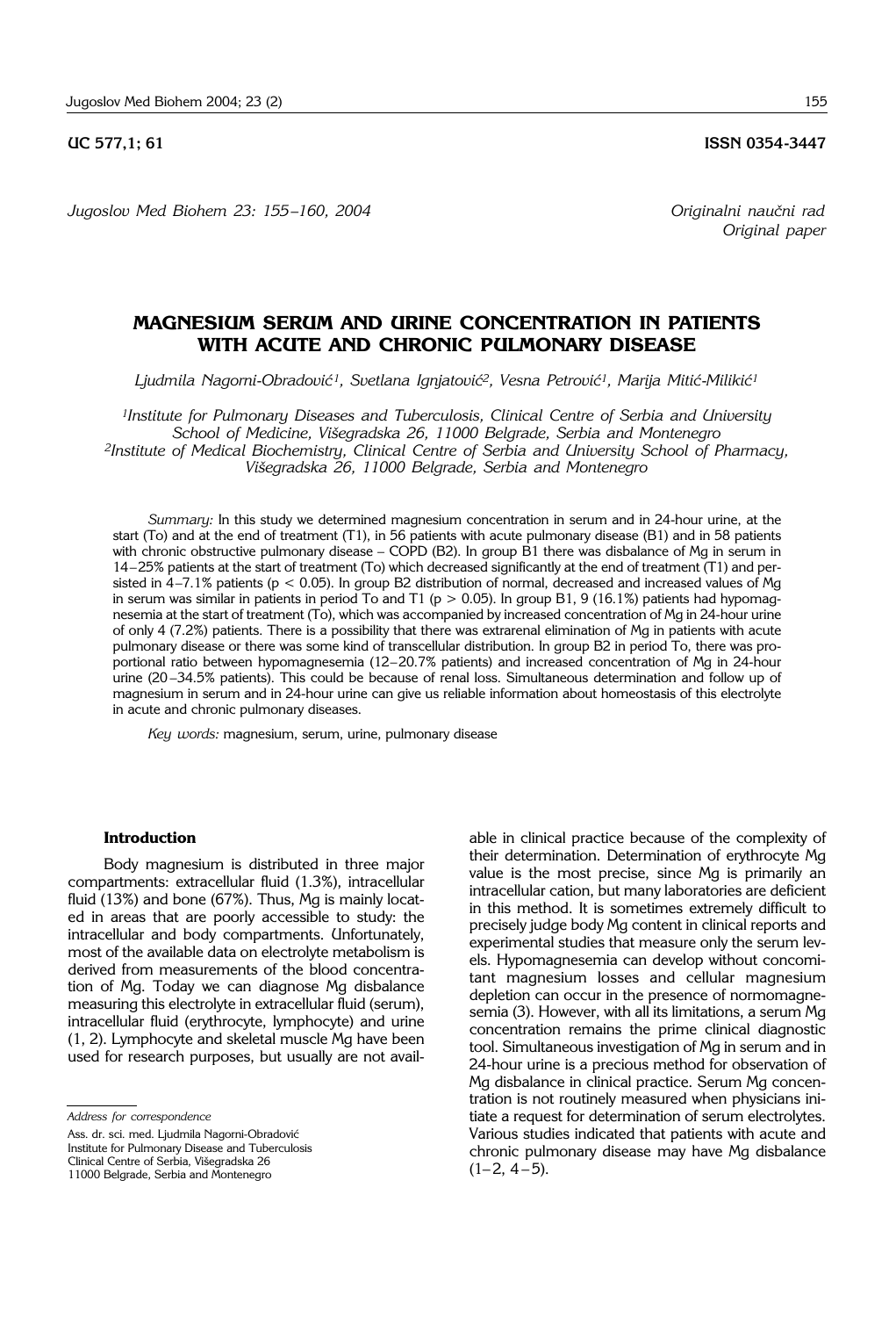### **Materials and Methods**

#### *Materials*

We investigated 114 patients, 56 with acute pulmonary disease (B1) (with the subgroups B1-1: 18 patients with pneumonia, B1-2: 22 patients with pulmonary thromboembolism, B1-3: 16 patients with acute asthma attack) and 58 patients with acute exacerbation of chronic obstructive pulmonary disease - COPD (B2). The following ratio between males and females were in group  $B1 = 34-60.7% : 22-39.3%$  $(B1-1 = 14-77.8\% : 4-22.2\%; B1-2 = 13-59.1\% : 9$  $-40.9\%$ ; B1-3 = 7-43.8% : 9-56.2%) and in group  $B2 = 33 - 56.9\% : 25 - 43.1\%$ . In group B1 patients were of mean age 46.8  $\pm$  15.3 years (B1-1: 47.1  $\pm$ 15.9; B1-2:  $49.7 \pm 13.4$ ; B1-3:  $42.2 \pm 16.9$ ) and 61.7  $\pm$  7.7 years in group B2.

#### *Methods*

We measured Mg concentration in serum and 24 hour urine in patients by colorimetric Calmagite method using biochemical analyzer IL Monarch 2000 (Instrumentation Laboratory, Milano, Italy). Reference values for Mg in serum were  $0.70-1.15$  mmol/L and in 24hour urine were  $3-5$  mmol/day (6).

We determined Mg concentration in serum and 24-hour urine in patients at the start (To) and at the end of hospital treatment (T1). All patients were first admitted in Pulmonary Intensive Care Unit and after stabilization of disease they continued treatment in the clinical department.

In this study there were not patients with associate diseases which can be a potential risk factor for electrolyte disbalance like: gastrointestinal diseases (Malabsorption syndromes, ulcus disease, malnutrition for hard dietary, severe diarrhoea, pancreatitis, etc.), pregnancy and prolonged lactation, hormonal diseases (Diabetes mellitus, hyperthyroidism, hypothyroidism, diseases glandulae suprarenalis, etc), renal failure, malignant disease, and alcoholism.

The results are presented as mean values  $(\bar{x})$ with dispersion measures: standard deviation (SD), coefficient of variation (CV) and standard error (SE), minimal and maximal values (Min-Max) and median values. A statistical analysis was performed using Student's t-test, Mann-Whitney test and Pearson's  $\chi^2$  test. Differences were considered as statistically significant at  $p < 0.05$ .

## **Results**

In the group of patients with acute pulmonary disease (B1) 22 patients (39.3%) had high temperature over 38 ºC and in the group with acute exacerbation of chronic obstructive pulmonary disease - COPD (B2) were 27 patients ( 18.7%) ( $\chi^2$  = 0.614; DF = 1,  $p > 0.05$ ). On hospital admission 45 patients (80.3%) with acute pulmonary diseases (B1) had acute disturbance of respiratory gasses in arterial blood. Partial pressure of oxygen in arterial blood (Pa $O<sub>2</sub>$ ) was lower than 8 kPa in 7 patients (38.9%) with pneumonia (B1- 1), in 5 patients (22.7%) with pulmonary thromboembolism (B1-2) and in 9 patients (56.3%) with acute asthma attack (B1-3). In group B2 on admission all 58 patients (100%) had acute exacerbation of chronic respiratory failure. Mean value of Pa $o<sub>2</sub>$  in group B1 was 8.85  $\pm$  1.65 kPa and in B2 4.86  $\pm$  0.92 kPa (t = 15.964; DF=1, p<0.001). Decompensation status of cor pulmonale chronicum persisted in 39 patients (67.2%) with acute exacerbation of COPD (B2).

Table I Magnesium concentration in serum (mmol/L) at the start (To) and at the end of treatment (T1) in groups of patients

| To                                   |                                                             |                                                       |      |           |       |               |        |  |  |  |  |
|--------------------------------------|-------------------------------------------------------------|-------------------------------------------------------|------|-----------|-------|---------------|--------|--|--|--|--|
| Group                                | n                                                           | $\bar{x}$                                             | SD   | <b>SE</b> | CV(%) | Min-Max       | Median |  |  |  |  |
| B1                                   | 56                                                          | 0.88                                                  | 0.16 | 0.02      | 18.2  | $0.48 - 1.27$ | 0.87   |  |  |  |  |
| $B1-1$                               | 18                                                          | 0.88                                                  | 0.14 | 0.03      | 15.9  | $0.62 - 1.21$ | 0.89   |  |  |  |  |
| B <sub>1</sub> -2                    | 22                                                          | 0.86                                                  | 0.15 | 0.03      | 17.4  | $0.65 - 1.27$ | 0.85   |  |  |  |  |
| B1-3                                 | 16                                                          | 0.21<br>0.90<br>0.05<br>23.3<br>$0.48 - 1.23$<br>0.91 |      |           |       |               |        |  |  |  |  |
| B <sub>2</sub>                       | 58<br>0.16<br>18.6<br>$0.58 - 1.45$<br>0.86<br>0.02<br>0.85 |                                                       |      |           |       |               |        |  |  |  |  |
| $t = 0.649$ ; DF = 112; $p > 0.05$ * |                                                             |                                                       |      |           |       |               |        |  |  |  |  |
| T1                                   |                                                             |                                                       |      |           |       |               |        |  |  |  |  |
| Group                                | n                                                           | $\bar{x}$                                             | SD   | SE.       | CV(%) | Min-Max       | Median |  |  |  |  |
| B1                                   | 56                                                          | 0.94                                                  | 0.17 | 0.02      | 18.0  | $0.68 - 1.86$ | 0.95   |  |  |  |  |
| $B1-1$                               | 18                                                          | 0.91                                                  | 0.12 | 0.02      | 13.1  | $0.69 - 1.10$ | 0.91   |  |  |  |  |
| B <sub>1</sub> -2                    | 23.7<br>22<br>0.97<br>0.23<br>0.05<br>$0.68 - 1.86$<br>0.96 |                                                       |      |           |       |               |        |  |  |  |  |
| B1-3                                 | 16                                                          | 0.92                                                  | 0.13 | 0.03      | 14.1  | $0.70 - 1.16$ | 0.93   |  |  |  |  |
| <b>B2</b>                            | $0.66 - 1.19$<br>58<br>0.14<br>0.02<br>16.0<br>0.88<br>0.87 |                                                       |      |           |       |               |        |  |  |  |  |
|                                      | $t = 2.094$ ; DF = 112; $p < 0.05$ *                        |                                                       |      |           |       |               |        |  |  |  |  |
|                                      |                                                             |                                                       |      |           |       |               |        |  |  |  |  |
| $B1 - t = 1.788$ ; $p > 0.05$ *      |                                                             |                                                       |      |           |       |               |        |  |  |  |  |
| $B2 - t = 1.631$ ; $p > 0.05$ *      |                                                             |                                                       |      |           |       |               |        |  |  |  |  |

In patients with acute pulmonary disease (B1) the most lowest value of Mg in serum on admission (To) was 0.48 mmol/L and the highest was 1.27 mmol/L. The mean concentration of this electrolyte was in reference range (0.88  $\pm$  0.16 mmol/L). In patients with acute exacerbation of COPD (B2) mean concentration of Mg in serum in period To (0.86  $\pm$  0.16 mmol/L) was normal like in group B1 (B1:B2  $t = 0.649$ ; DF=112, p>0.05). After administered therapy at the end of hospitalization (T1) in both groups mean concentration of Mg in serum was normal but lower in group B2 (0.87  $\pm$ 0.14 mmol/L) than in group B1 (0.94  $\pm$  0.17 mmol/L)  $(t = 2.094; DF = 112, p < 0.05)$ . By comparing individual analyses within group B1 and group B2 there were not statistically significant differences in mean concentrations of Mg in serum before (To) or after treatment (T1) (p > 0.05) (*Table I*).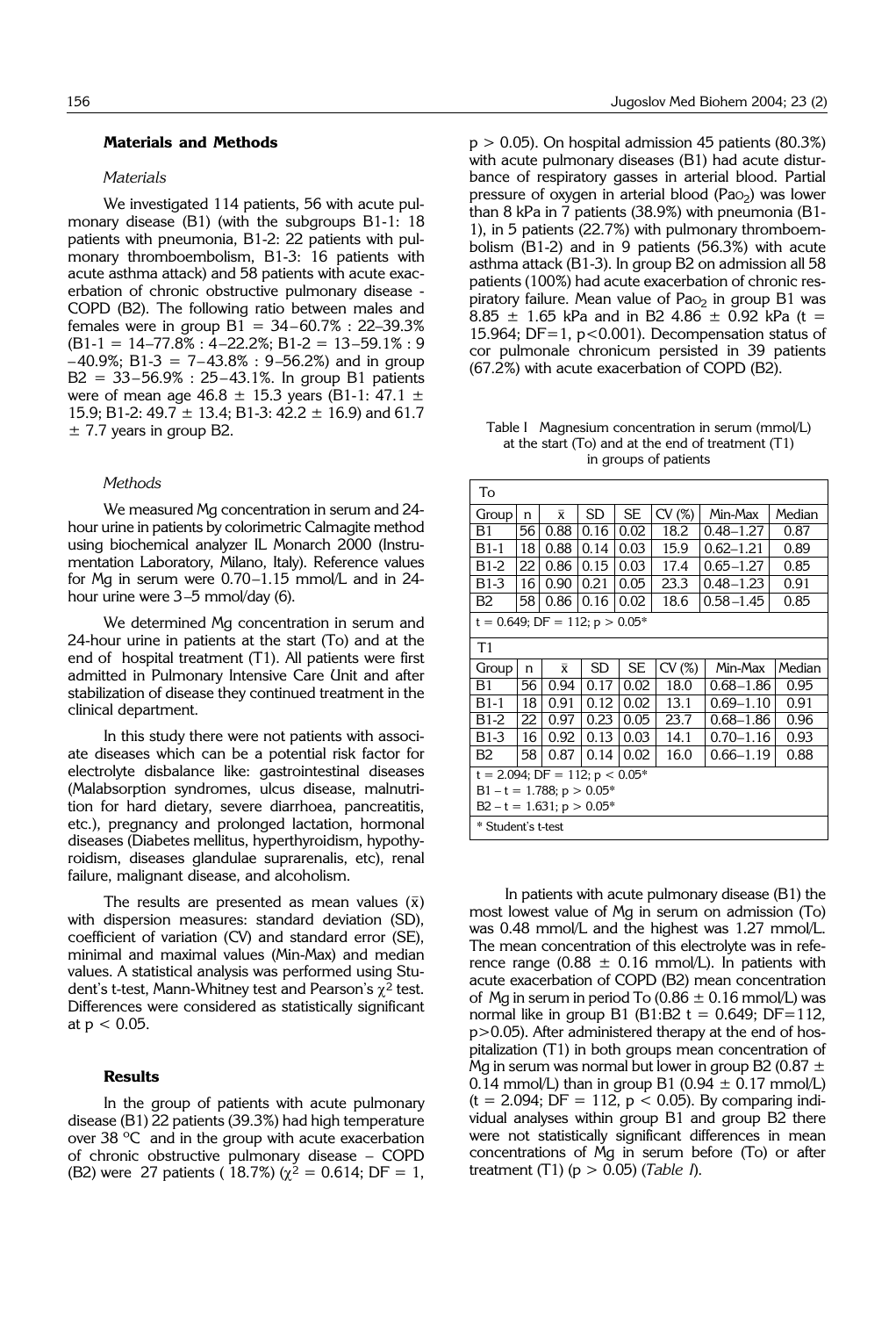| Group                                                                              | $\mathbb N$                                               |    |         |            | To   |            |      | T1      |      |                           |      |   |                 | p      |
|------------------------------------------------------------------------------------|-----------------------------------------------------------|----|---------|------------|------|------------|------|---------|------|---------------------------|------|---|-----------------|--------|
|                                                                                    |                                                           |    | Normal* | Decreased* |      | Increased* |      | Normal* |      | Decreased*                |      |   | Increased*      |        |
|                                                                                    |                                                           | n  | %       | n          | $\%$ | n          | %    | n       | $\%$ | n                         | $\%$ | n | $\overline{\%}$ |        |
| B <sub>1</sub>                                                                     | 56                                                        | 42 | 75.0    | 9          | 16.1 | 5          | 8.9  | 52      | 92.9 | 3                         | 5.3  |   | 1.8             | < 0.05 |
| $B1-1$                                                                             | 18                                                        | 15 | 83.3    | 2          | 11.1 |            | 5.6  | 17      | 94.4 |                           | 5.6  | — |                 | >0.05  |
| $B1-2$                                                                             | 22                                                        | 18 | 81.8    | 3          | 13.6 |            | 4.5  | 19      | 86.4 | $\mathsf{2}^{\mathsf{1}}$ | 9.1  |   | 4.5             | >0.05  |
| $B1-3$                                                                             | 16                                                        | 9  | 56.2    | 4          | 25.0 | 3          | 18.8 | 16      | 100  | –                         |      |   |                 | < 0.05 |
| <b>B2</b>                                                                          | 58                                                        | 43 | 74.1    | 12         | 20.7 | 3          | 5.2  | 46      | 79.3 | 10                        | 17.2 | 2 | 3.4             | >0.05  |
| $\chi^2 = 4.33$ ; DF=1; p < 0.05**<br>B1:B2<br>$\chi^2 = 0.032$ ; DF=1; p > 0.05** |                                                           |    |         |            |      |            |      |         |      |                           |      |   |                 |        |
|                                                                                    | *In comparison with reference values<br>** $\chi^2$ -test |    |         |            |      |            |      |         |      |                           |      |   |                 |        |

Table II. Distribution of magnesium concentration in serum at the start (To) and at the end of treatment (T1)

Table III Magnesium concentration in 24-hour urine (mmol/day) at the start (To) and the end of treatment (T1) in groups of patients

| To                              |    |                         |           |           |       |                |        |  |  |  |
|---------------------------------|----|-------------------------|-----------|-----------|-------|----------------|--------|--|--|--|
| Group                           | n  | $\overline{\mathbf{x}}$ | <b>SD</b> | <b>SE</b> | CV(%) | Min–Max        | Median |  |  |  |
| B1                              | 56 | 3.04                    | 1.87      | 0.25      | 61.5  | $0.08 - 8.40$  | 2.99   |  |  |  |
| B1-1                            | 18 | 2.84                    | 1.46      | 0.36      | 51.4  | $0.24 - 4.90$  | 3.24   |  |  |  |
| B1-2                            | 22 | 2.73                    | 2.06      | 0.43      | 75.4  | $0.20 - 7.32$  | 2.58   |  |  |  |
| B1-3                            | 16 | 3.67                    | 1.92      | 0.48      | 52.3  | $0.08 - 8.40$  | 3.58   |  |  |  |
| B2                              | 58 | 3.98                    | 2.41      | 0.31      | 60.5  | $0.05 - 11.20$ | 3.97   |  |  |  |
| $Z = 2.553$ ; $p < 0.015$ *     |    |                         |           |           |       |                |        |  |  |  |
| T1                              |    |                         |           |           |       |                |        |  |  |  |
|                                 |    |                         |           |           |       |                |        |  |  |  |
| Group                           | n  | $\bar{x}$               | SD        | <b>SE</b> | CV(%) | Min-Max        | Median |  |  |  |
| B1                              | 56 | 2.67                    | 1.69      | 0.27      | 63.2  | $0.05 - 6.60$  | 2.85   |  |  |  |
| $B1-1$                          | 18 | 2.76                    | 1.57      | 0.45      | 56.8  | $0.48 - 5.90$  | 2.72   |  |  |  |
| $B1-2$                          | 22 | 1.44                    | 1.86      | 0.62      | 129.1 | $0.05 - 5.05$  | 0.50   |  |  |  |
| $B1-3$                          | 16 | 3.28                    | 1.39      | 0.34      | 42.3  | $0.94 - 6.60$  | 3.33   |  |  |  |
| B2                              | 58 | 4.28                    | 2.82      | 0.37      | 65.8  | 0.09-17.70     | 3.71   |  |  |  |
| $Z = 5.492$ ; $p < 0.001$ *     |    |                         |           |           |       |                |        |  |  |  |
| $B1 - Z = 0.958$ ; $p > 0.05$ * |    |                         |           |           |       |                |        |  |  |  |
| $B2 - Z = 0.019$ ; $p > 0.05$ * |    |                         |           |           |       |                |        |  |  |  |

In comparison with reference values (normal, decreased and increased), patients with acute pulmonary disease (B1) had important differences in distribution of Mg serum concentration at the start (To) (normal =  $75.0\%$ ; decreased =  $16.1\%$ ; increased = 8.9%) and at the end of treatment  $(T1)$  (normal = 92.9%; decreased = 5.3%; increased = 1.8%) ( $p <$ 0.05). There is an interesting occurrence disbalance in this electrolyte in serum in patients with acute asthma attack (To) (43.8% patients had disturbance). Among them, 25% of patients had decreased and 18.8% increased concentration of magnesium. After therapy (T1) this disbalance was completely corrected and all patients had normal concentration of Mg ( $p < 0.05$ ). Patients with acute exacerbation of COPD (B2) had similar values, normal, decreased and increased con-

centrations before and after therapy (p>0.05). Comparing Mg distribution in serum between groups B1 and B2 we registered not significant differences in period To ( $\chi^2$  = 0.032; DF = 1, p > 0.05) but significant in period T1 ( $\chi^2$  = 4.33; DF = 1, p < 0.05) (*Table II*).

Mean concentration of Mg in 24-hour urine in patients from group B1 and group B2 at period To and T1 was shown in *Table III.*

In *Table IV* we can see distribution normal, decreased and increased concentrations of Mg in 24 hour urine in patients from group B1 and group of B2. There are interesting findings in group B2 where patients had high percentage of increased concentration of Mg in 24-hour urine both at the start (To) and at the end of treatment (T1).

#### **Discussion**

Disbalance of Mg serum concentration is not a rare appearance in patients with pulmonary diseases  $(1-4)$ . Results from literature described frequency of hypomagnesemia in 10-60% among hospital treated patients, especially in patients who were medically treated in Intensive Care Units. Greater mortality was seen in patients with hypomagnesemia, comparing with patients who had normal concentrations, especially when they were treated in Intensive Care Unit (7).

Results of this study showed that mean concentration of Mg in serum at the start (To) and at the end of medical care (T1) were in referential value in group B1 and group B2.

Analyzing various patients in group B1 we found that patients with acute asthma attack (B1-3) had the lowest Mg serum concentration in period To (0.48 mmol/L) while the highest concentration (1.27 mmol/L) was found in patients with pulmonary thromboembolism (B1-2).

Patients with acute pulmonary disease (B1) had important differences in distribution of Mg serum con-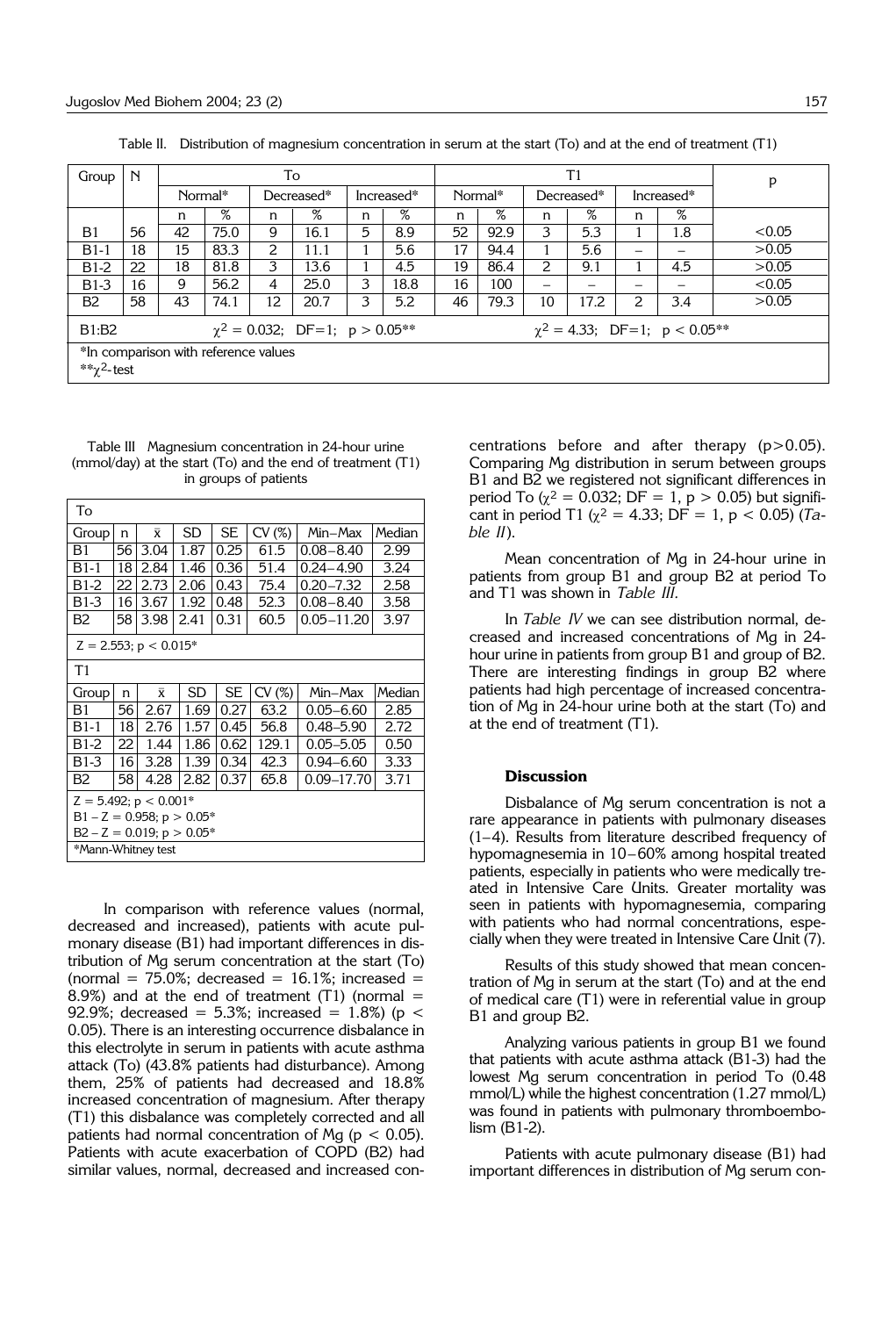| Group                                                                                    | $\mathbb N$                           |         |                 |    | To         |            |      |         |                 | p          |                 |                |      |       |
|------------------------------------------------------------------------------------------|---------------------------------------|---------|-----------------|----|------------|------------|------|---------|-----------------|------------|-----------------|----------------|------|-------|
|                                                                                          |                                       | Normal* |                 |    | Decreased* | Increased* |      | Normal* |                 | Decreased* |                 | Increased*     |      |       |
|                                                                                          |                                       | n       | $\overline{\%}$ | n  | %          | n          | %    | n       | $\overline{\%}$ | n          | $\overline{\%}$ | n              | %    |       |
| B <sub>1</sub>                                                                           | 56                                    | 25      | 44.6            | 27 | 48.2       | 4          | 7.2  | 26      | 46.4            | 26         | 46.4            | 4              | 7.2  | >0.05 |
| $B1-1$                                                                                   | 18                                    | 12      | 66.7            | 6  | 33.3       |            |      | 10      | 55.5            | 7          | 38.9            |                | 5.6  | >0.05 |
| $B1-2$                                                                                   | 22                                    | 5       | 22.7            | 14 | 63.6       | 3          | 13.6 | 7       | 31.8            | 13         | 59.1            | $\overline{2}$ | 9.1  | >0.05 |
| $B1-3$                                                                                   | 16                                    | 8       | 50.0            | 7  | 43.7       |            | 6.3  | 9       | 56.3            | 6          | 37.5            |                | 6.2  | >0.05 |
| B <sub>2</sub>                                                                           | 58                                    | 21      | 36.2            | 17 | 29.3       | 20         | 34.5 | 27      | 46.5            | 15         | 25.9            | 16             | 27.6 | >0.05 |
| $\gamma^2 = 0.03$ ; DF = 1; p > 0.05***<br>B1:B2<br>$\chi^2 = 0.84$ ; DF = 1; p > 0.05** |                                       |         |                 |    |            |            |      |         |                 |            |                 |                |      |       |
|                                                                                          | * In comparison with reference values |         |                 |    |            |            |      |         |                 |            |                 |                |      |       |
| ** $\chi^2$ – test                                                                       |                                       |         |                 |    |            |            |      |         |                 |            |                 |                |      |       |

Table IV Distribution of magnesium concentration in 24-hour urine at the start (To) and at the end of treatment (T1)

centrations between the start (To) and the end of treatment (T1) ( $p < 0.05$ ). They had hypomagnesemia (16.1% patients) more frequently than hypermagnesemia (8.9% patients) at the start of hospitalisation. Total Mg serum disbalance was present in 25% patients of group B1 in period To, which is similar to results of other authors. They therefore recommended that serum Mg be included routinely when serum electrolyte measurements are required in the care of patients (8, 9). Hypomagnesemia in patients with acute pulmonary disease may be a result of severe infections, inappropriate secretion of antidiuretic hormone (ADH), antibiotic administration (aminoglycoside) (3), etc.

Hypomagnesemia was more frequently found in patients with acute asthma attack (B1-3: 25.0% patients) than in patients with pneumonia (B1-1: 11.1% patients) and patients with pulmonary thromboembolism (B1-2: 13.6% patients).

There was an interesting appearance that 43.8% patients with acute asthma attack (B1-3) had Mg serum disturbance in a period of bronchoobstruction which was the reason for hospital care. After medical treatment all disbalances were corrected ( $p < 0.05$ ). Patients had hypomagnesemia (25.0%) more commonly than hypermagnesemia (18.8%). Some authors did not discover Mg disbalance in patients with asthma attack (10), but others confirmed significant disturbance of this electrolyte usually as hypomagnesaemia (11). Mg depletion may affect muscle function (3), so hypomagnesemia can be one of the reasons for appearance of bronchoobstruction in patients with asthma attack. Various medicaments can produce Mg and other electrolyte disturbance. Frequently administered nebulized albuterol (beta-adrenergic agonist) during the emergency treatment of acute bronchospasam in patients with asthma decreases serum potassium, magnesium and phosphate (12). Intravenous theophylline administered in patients with asthmatic attacks can produce hypophosphatemia, hypomagnesaemia and hypocalcaemia (2). Hashimoto (11) confirmed decreased Mg in 40% patients with asthma and he compared it with severity of bronchoobstruction. The majority of authors

advised administration of magnesium-sulfate to improve pulmonary function in patients with acute asthma attack  $(13-15)$ . Continuous medical treatment with oral magnesium 300 mg/day during two months reduces asthma morbidity in children and adolescents, and helps to improve their lung function (14). Besides recommended treatment by Global Strategy for Asthma Management and Prevention (16), administration of 2 g IV magnesium sulfate improves pulmonary function when used as an adjunct to standard therapy in patients with very severe acute asthma (15).

We can expect different electrolyte disbalance, also Mg disturbance in patients with acute pulmonary disease (17).

In 25.9% patients at the start acute exacerbation of COPD (B2) Mg serum disbalance persisted more frequent as hypomagnesaemia (20.7% patients) than hypermagnesiemia (5.2% patients). Comparing distribution of Mg in serum between patients in group B1 and B2 we confirmed not significant differences et the start (To) ( $\chi^2$  = 0.032; DF = 1; p>0.05) but significant differences at the end of treatment (T1) ( $\chi^2$  = 4.33; DF=1;  $p < 0.05$ ).

Various electrolyte disbalance is not an uncommon appearance in patients with acute exacerbation of COPD (18). In this study there were a greater number of patients with decreased Mg in serum (20.7%) than in results of Hogg et al  $(11.8\%)$  (19). There is a study which shows that exacerbation of COPD significantly affected magnesium levels in erythrocytes, while in plasma levels it remained unchangeable (20). Administration of systemic corticosteroids and diuretics can be a possible reason for hypomagnesemia in patients with acute exacerbation of COPD (4).

Comparing distribution of Mg concentration in serum and in 24-hour urine in patients of group B1 at the start of treatment (To), it was not confirmed that hypomagnesemia (16.1% patients) was in proportional ratio with increased urine concentration (7.2% patients). Therefore was suspected that patients with acute pulmonary disease had extrarenal electrolyte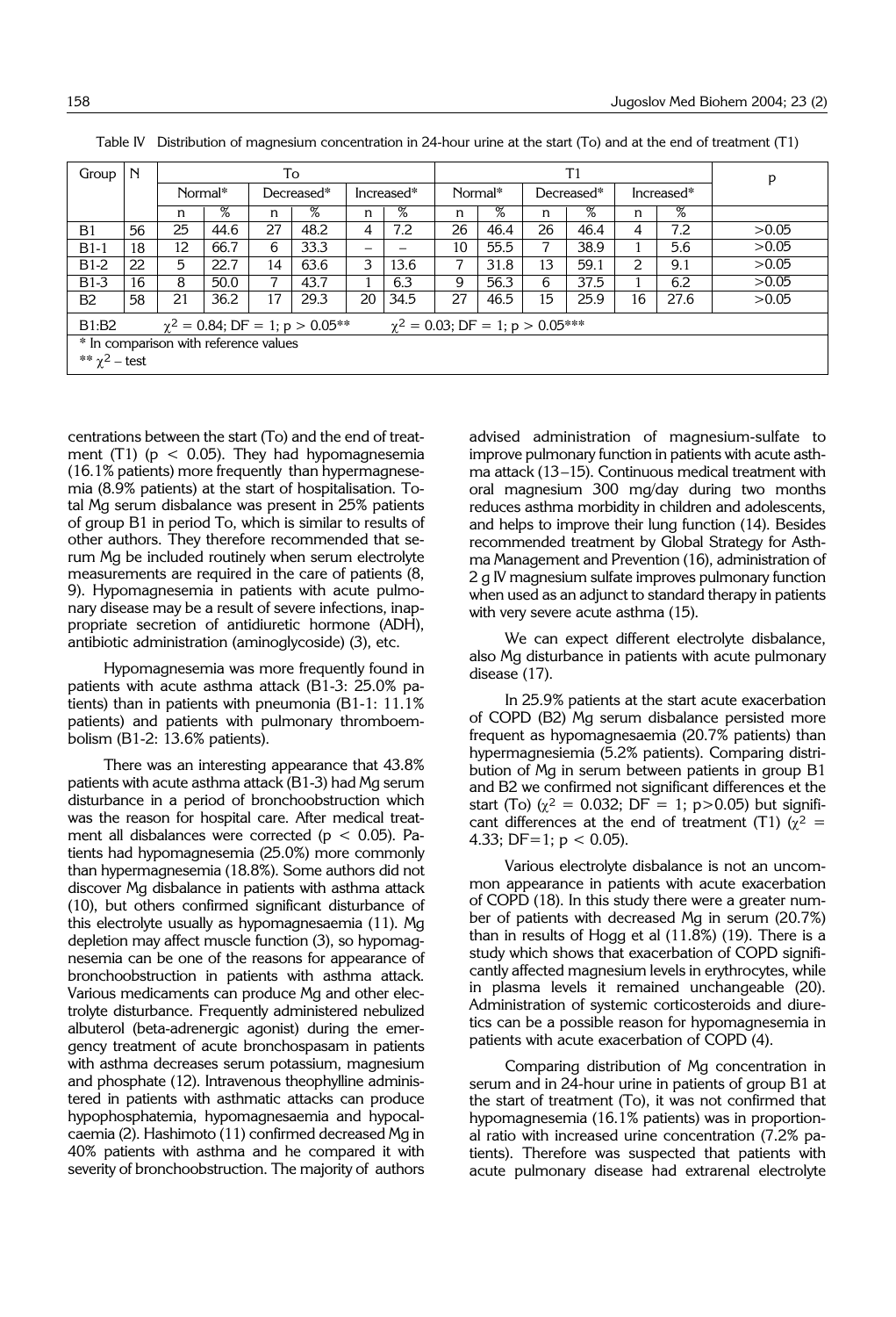elimination or transcellular arrangement from extracellular to intracellular space. In patients of group B2 also at the start of hospital care (To) there was a better proportional ratio between decreased Mg in serum (20.7% patients) and increased urine level (34.5% patients). We explained these results by renal electrolyte elimination, mostly because of using loop diuretics in patients who had cor pulmonale chronicum in decompensated state.

Results of this study showed that we can expect magnesium disbalance in patients with acute and chronic pulmonary diseases. Measuring Mg in serum and in 24-hour urine is a very useful method for followup of electrolyte disturbance. We recommend that should be determined and followed up Mg concentration in pulmonary diseases especially in patients with acute asthma attack.

## KONCENTRACIJA MAGNEZIJUMA U SERUMU I URINU KOD BOLESNIKA SA AKUTNIM I HRONIČNIM PLUĆNIM BOLESTIMA

Ljudmila Nagorni-Obradović<sup>1</sup>, Svetlana Ignjatović<sup>2</sup>, Vesna Petrović<sup>1</sup>, Marija Mitić-Milikić<sup>1</sup>

<sup>1</sup>Institut za plućne bolesti i tuberkulozu, Klinički centar Srbije i Medicinski fakultet *Univerziteta u Beogradu, Vi{egradska 26, 11000 Beograd, Srbija i Crna Gora* <sup>2</sup>Institut za medicinsku biohemiju, Klinički centar Srbije i Farmaceutski fakultet *Univerziteta u Beogradu, Vi{egradska 26, 11000 Beograd, Srbija i Crna Gora*

Kratak sadržaj: U ovom radu određivana je koncentracija magnezijuma u serumu i u 24-urinu, na početku (To) i na kraju hospitalnog lečenja (T1) kod 56 bolesnika sa akutnim plućnim bolestima (B1) i kod 58 sa hroničnim plućnim bolestima (B2). U grupi B1 postojao je disbalans Mg u serumu kod 14-25% bolesnika na početku lečenja (To) koji se značajno smanjio na kraju lečenja (T1) i postojao je kod 4-7,1% bolesnika (p < 0,05). U grupi B2 distribucija normalnih, snizenih i povišenih vrednosti Mg u serumu bila je slična u periodu To i T1 (p> 0,05). Hipomagnezemiju u grupi B1 imalo je 9 (16,1%) bolesnika na početku lečenja (To) što je bilo praćeno povećanom koncentracijom Mg u 24-časovnom urinu samo kod 4 (7,2%) bolesnika. Ovo je bilo moguće zbog ekstrarenalnog gubitka elektrolita ili je došlo do transcelularne preraspodele. U grupi B2 u periodu To postojao je proporcionalni odnos hipomagnezemije (12,0-20,7% bolesnika) sa povećanom koncentracijom Mg u 24-časovnom urinu (20,0-34,5% bolesnika). Ovo je bilo moguće zbog renalne eliminacije elektrolita. Istovremeno određivanje i praćenje magnezijuma u serumu i 24-časovnom urinu daje pouzdane informacije o homeostazi ovog elektrolita kod akutnih i hroničnih plućnih bolesti.

Ključne reči: magnezijum, serum, urin, plućne bolesti

#### **References**

- 1. de-Valk HW, Kok PT, Struyvenberg A, van-Rijn HJ, Haalboom JR, Kreuknier J et al. Extracellular and intracellular magnesium concentrations in asthmatic patients. Eur Respir J 1993; 6 (8): 1122-5.
- 2. Knutsen R, BohmerT, Falch J. Intravenous theophylline induced excretion of calcium, magnesium and sodium in patients with recurrent asthmatic attack. Scand J Clin Lab Invest 1994; 54: 119-25.
- 3. Agus SZ, Massry GS. Hypomagnesemia and hypermagnesemia. In: Maxwell HM, Kleeman RC, Narins GR, eds. Clinical disorders of fluid and electrolyte metabolisms (fifth ed). Mc Graw Hill, New York, 1994: 1099-119.
- 4. Rolla G, Bucca C, Bugiani M, Oliva A, Branciforte L. Hypomagnesemia in chronic obstructive pulmonary lung disease: effect of therapy. Magnesium & Trace Elements 1990: 9 (3): 132-6.
- 5. Silverman AR, Osborn H, Runge J, Gallagher JE, Chiang W, Feldman J et al. IV Magnesium sulfate in the treatment of acute severe asthma. Chest 2002; 122 (2):  $489 - 97.$
- 6. Majkić-Singh TN. Metabolizam kalcijuma, neorganskog fosfata i magnezijuma. U: Majkić-Singh TN, Medicinska biohemija, Društvo medicinskih biohemičara Jugoslavije, Beograd 1994; 394-423.
- 7. Colardyn F, Verstraete A, Dheene P, Danneels C. Relationship between serum magnesium level on admission and mortality in patients in intensive care. In: Bennett D, ed. 9th European Congress on Intensive Care Medicine. Monduzzi editore, Bologna 1996; 229-32.
- 8. Whang R, Kennet W, Ryder MD. Frequency of hypomagnesemia and hypermagnesemia. JAMA 1990; 263  $(22): 3063 - 4.$